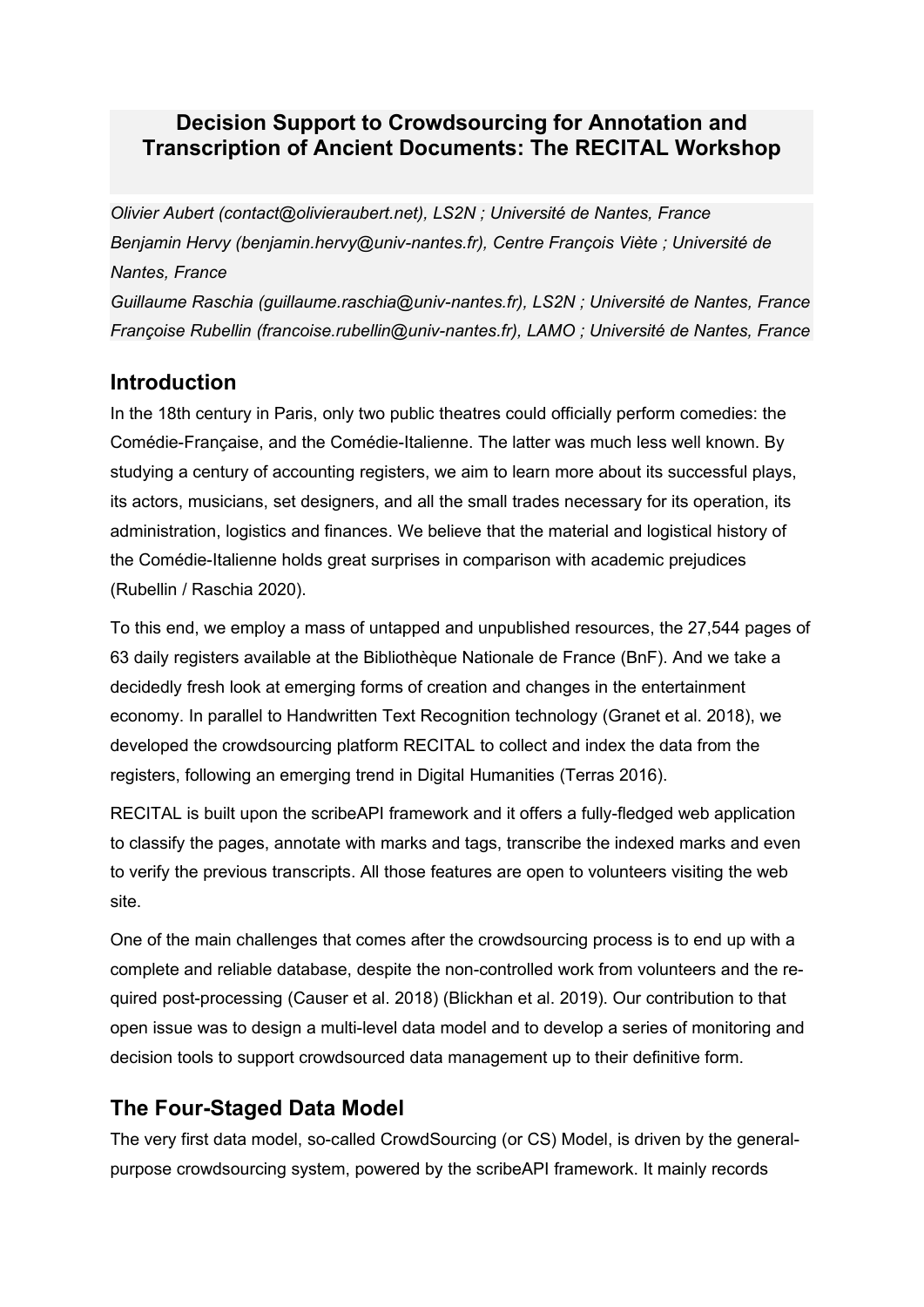crowdsourced data as a large (more than 300k entries) log of volunteer task runs, with a generic model featuring Subjects (micro-tasks) and Classifications (volunteer actions).

Then, an Extract-Transform-Load (ETL) process turns the CS Model into a Register-Page-Mark-Transcript chain of entities, coined the Raw Model. This data exchange process is a one-to-one mapping and does not distort, aggregate or enrich the data. It changes the point of view from a large log of micro-task runs coming from the volunteer's work to a « physical », i.e., artifact-oriented, representation. As a side-effect, the exchange process, from the CS model to the Raw model, helps to fix misbehavior of the CS platform with respect to the complex task assignment policy. Both CS and Raw models are populated with an appendonly strategy.

Next, raw data are cleansed thanks to an intensive automated post-processing step (Hervy et al. 2019) including natural language processing (NLP), record linkage, and inter-annotator agreement to reach consensus. The expected result of that second step is (i) a subset of page categories, marks, indexes and transcriptions tagged as fully confident, (ii) another subset being almost confident and (iii) everything else (highly questionable or outlier data). The output is recorded into the so-called Cooked Model.

A PROV-like mechanism is set up to keep track of provenance for every piece of data inserted into the Cooked Model and to provide information aimed at estimating its reliability. Obviously, the raw data are neither deleted, nor updated during this step. Dependencies are created only from an upper layer to its proper underlying model. Modeling provenance and confidence as additional metadata has significant value considering the epistemological aspect of this work.

The fourth stage of the data model is made of entities and relationships related to the historical material, that is to say, the day after day Comédie-Italienne shows all along the 18th century and the commedia dell'arte. This is the ultimate Domain Model that is exposed to historians, literarians, musicologists and economists to name a few.

The four-staged model is the necessary foundation to address scientific, technical and even epistemological challenges among which: monitoring progress, assessing data quality, cleaning and validating data, and accepting data. However, it still requires to be equipped with access facilities and practical user interfaces in order to be fully operational.

### **Monitoring and Decision Tools**

To support the overall transformation process from the CS Model to the Domain Model, we proposed a series of analytics and interactive tools called the RECITAL workshop. It is primarily addressed to « humanists » in order for them to explore intermediate live states of the data collection process and provide them with a way to drive the remaining work.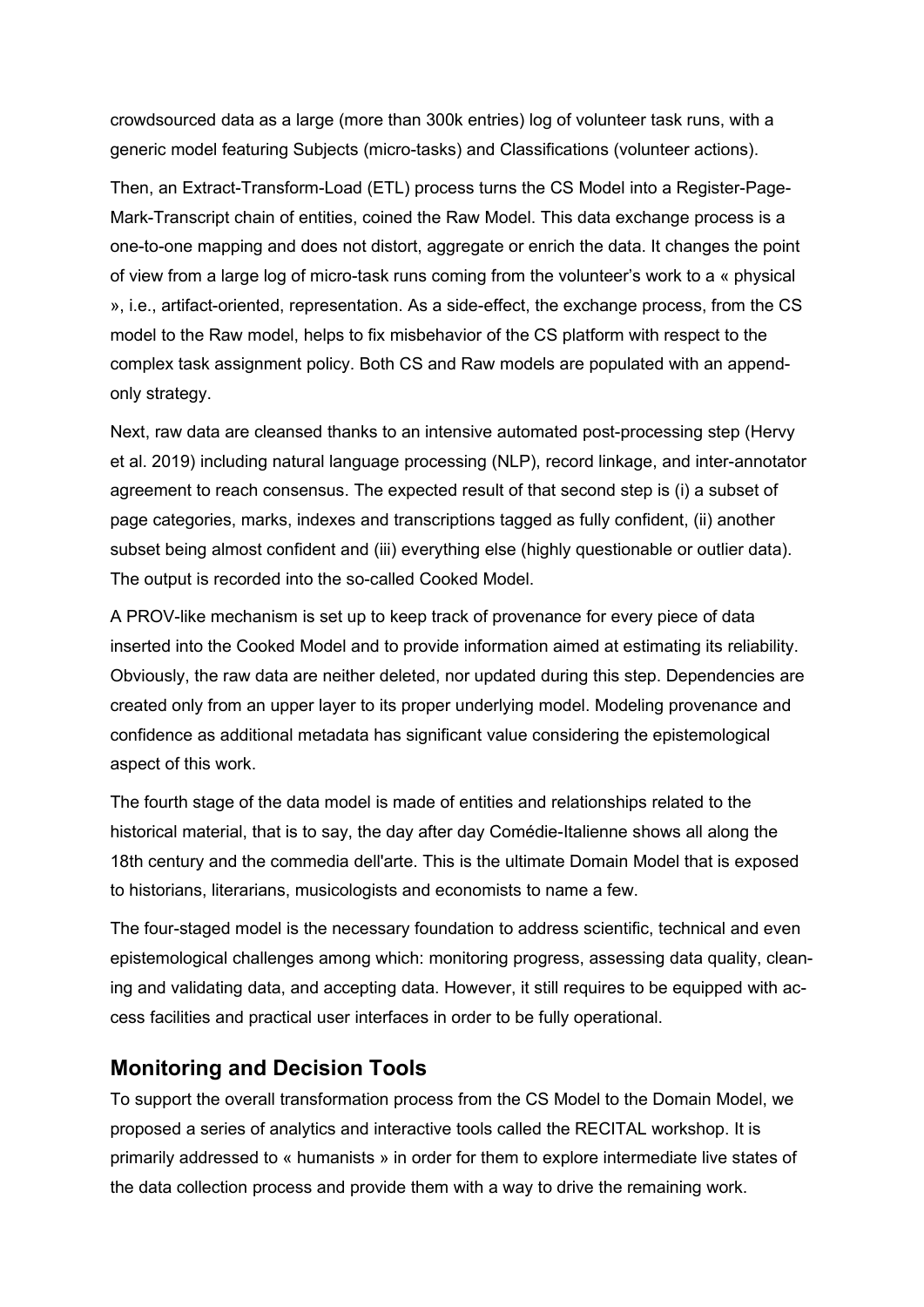Crowdsourcing systems usually give key performance indicators such like task completeness and volunteer's activity to monitor an overall project. Coordination and communication between the requester and the volunteers remain open issues (Bhatti et al. 2020). Furthermore, ad hoc post-processing techniques, including human validation, are applied with few to none documentation and even less reproducibility options. The RECITAL workshop brings transparency to that all « behind the scene » work. It first exposes the entire data model through a REST web server. Then the dashboard, powered by a web application, presents the data with the many index entries such as register, page and marks, transcript, volunteer, play, show, actor, etc, displaying their information alongside the original image data. It can then be used by computer scientists as well as humanities researchers to explore and assess the raw data (directly obtained through the crowdsourcing process) as well as the cooked data (post-processed, cleansed data). Providing access to the various layers of information, it can be used to follow data transformations – using the PROV-like information – in order to under-stand possible inaccuracies in the processing pipeline.

In addition to the raw display of the transcribed information on the original pages, the dashboard produces digital surrogates of the original documents, either graphical reconstitutions of the manuscripts with a similar layout, or raw text-based reconstitutions of the manuscripts, more oriented towards the actual content rather than its layout.

All those features aim at supporting researchers towards a better understanding and acceptance of the data transformation pipeline, and also, to grasp the historical content itself, providing deep insights into the documents in a live and interactive manner.

#### **References**

Enter your references here:

**Allahbakhsh, Mohamad** / **Benatallah, Boualem** / **Ignjatovic, Alexandar** / **Motahari-Nezhad, Hamid Reza** / **Bertino, Elisa** / **Dustdar, Schahram** (2013): « Quality Control in Crowdsourcing Systems: Issues and Directions », in: *IEEE Internet Computing* 17, 2: 76–81 doi: 10.1109/MIC.2013.20.

**Bhatti, Shahzad Sarwar** / **Gao, Xiaofeng** / **Chen, Guihai** (2020): « General Framework, Opportunities and Challenges for Crowdsourcing Techniques: A Comprehensive Survey », in: *Journal of Systems and Software* 167: 110611. ISSN 0164-1212.

**Blickhan, Samantha** / **Krawczyk, Coleman** / **Hanson, Daniel** / **Boyer, Amy** / **Simenstad, Aandrea** / **Hyning, Victoria** / **Van Hyning, Victoria** (2019): « Individual vs. Collaborative Methods of Crowdsourced Transcription », in: *Journal of Data Mining and Digital Humanities*.